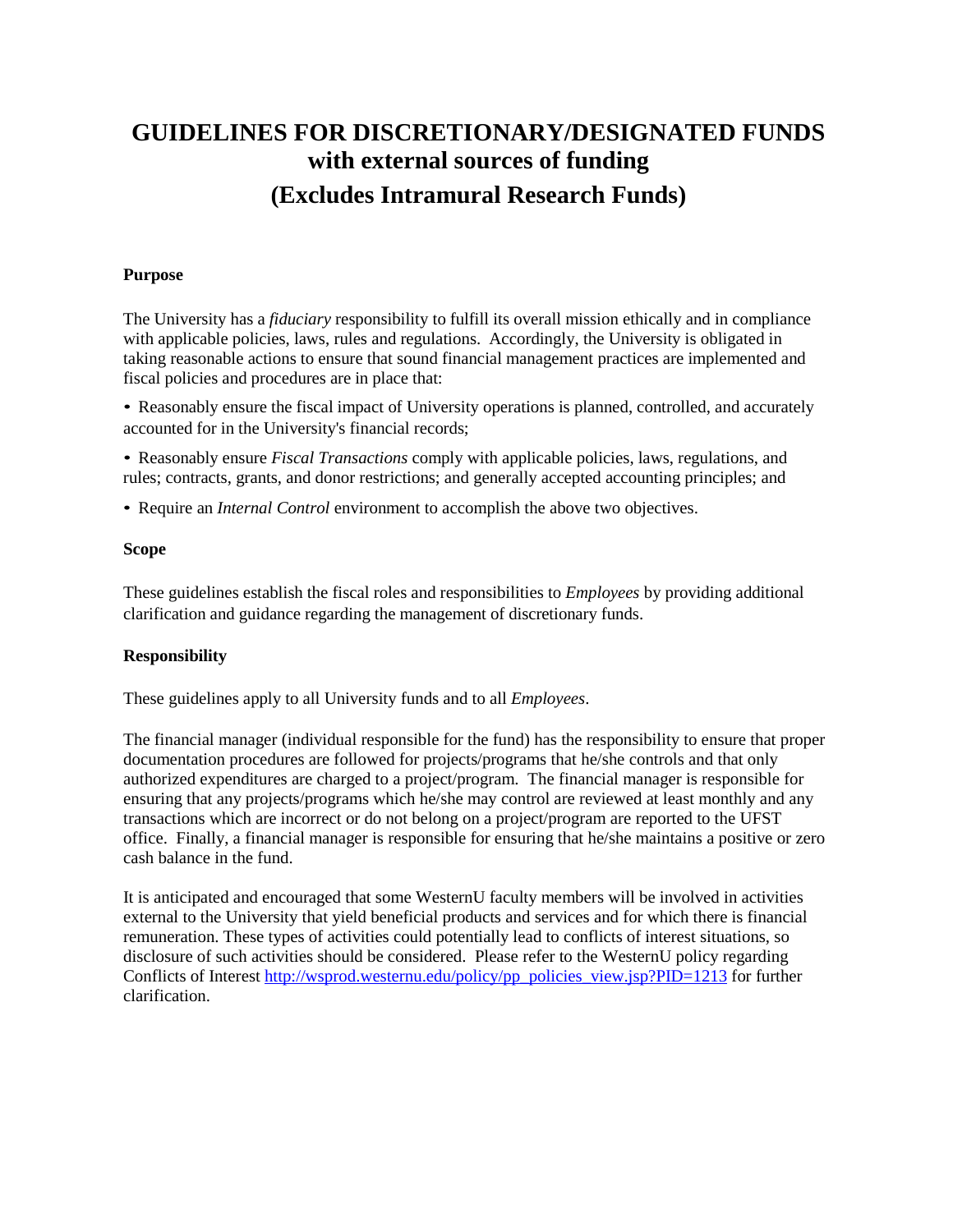# **External sources of revenue**

# **DEFINITION OF AN EXTERNAL SOURCE OF REVENUE**

Revenues and earnings have the same meaning under these guidelines and are considered operations that are self-supporting university activities which derive their revenue from the sale of goods and/or services and are **NOT** part of the university's operating budget.

Regardless of the name used on the fund, discretionary funds are considered University assets and are to provide support for the university's mission.

The most common type of revenue is generated from conferences. When a university department organizes a conference that charges registration fees, the expenses and revenue related to the conference should be tracked separately from the department's other activities in a Discretionary Fund. Other sources of revenue can be generated from doctor's house calls, speaking engagements, balance transfers from expired grants/contracts, etc.

Both revenue and the associated expenses must be recorded in the same fund, matching the attributable expenses that generates the revenue.

Discretionary Funds are assessed a University Overhead on revenue. This expense reimburses the University for costs of centrally provided services such as accounting, management, human resources, etc. The overhead rate can vary but is generally set at 20% for non-taxable university related activities or 35% for activity that is subject to IRS unrelated business income tax (UBI). The rate is applied to gross revenues.

# **CRITERIA FOR ESTABLISHING A DISCRETIONARY FUND**

External revenue should provide incentives for the most efficient use of resources and exist only to support the primary mission and goals of the university.

Generally operating funds (fund 1100) should not be used to support the activities in discretionary funds. Expenses within the department's annual operating fund should be used solely for the departments operating activities and unless approved during the budget process should not support activities other than their intended purpose. However, if start-up funding is required approval from the Provost or Chief Financial Officer is required.

Discretionary funds operating at a loss at the end of each fiscal year will require a transfer from the college's alternate discretionary fund.

A. Discretionary funds must have start-up funding. Using deficit funding to begin an earnings unit is not appropriate. Sufficient funds must be provided by the department to cover the initial costs until the operation can be self-supporting.

B. Generally Discretionary funds must provide goods or services outside the College or equivalent department. If it does not, t he establishment of an earnings operation is not necessary.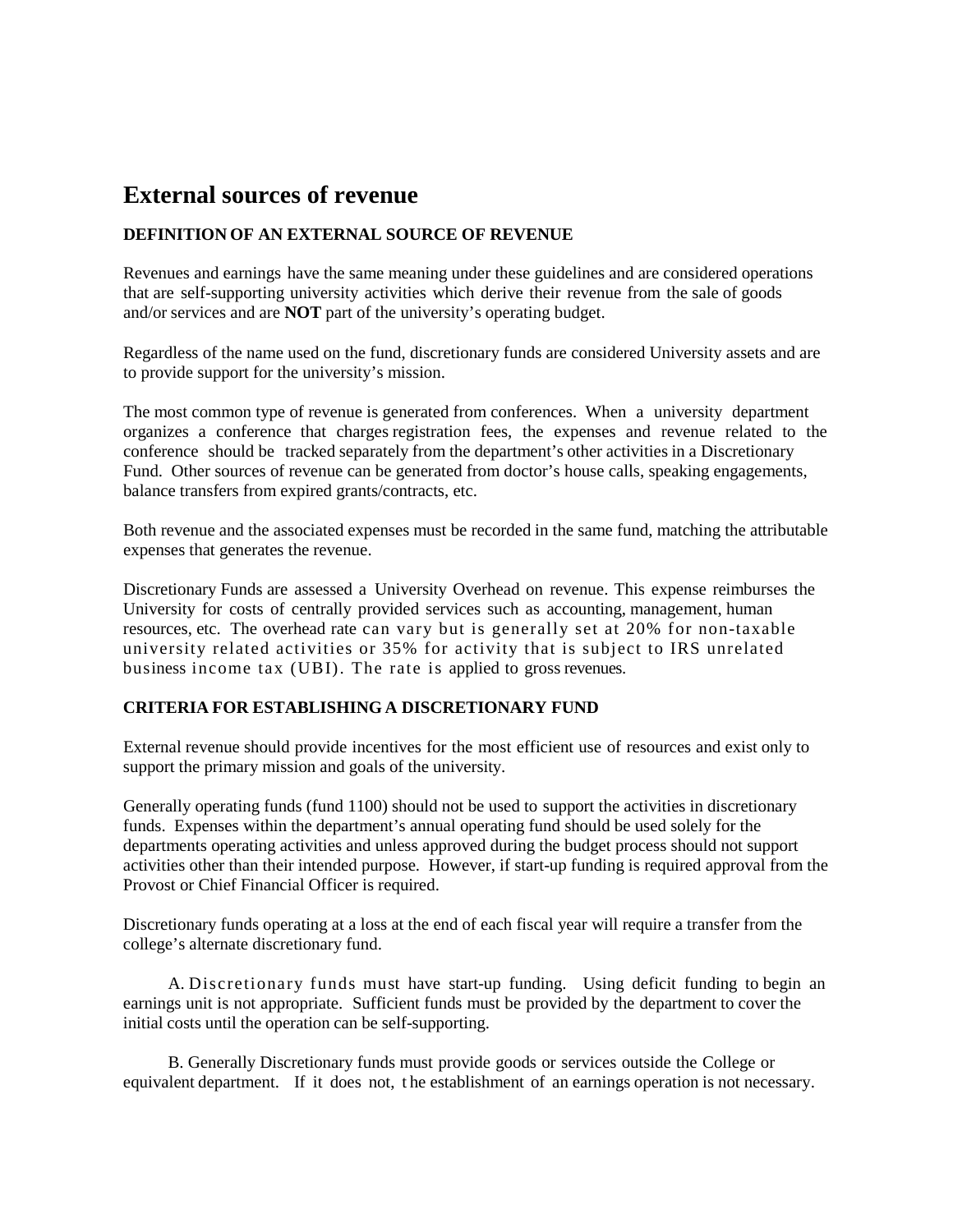C. Individuals managing earnings operations must have an understanding of university budgeting and accounting procedures.

#### **OPERATING SURPLUS**

Operating surpluses are allowed when the primary customer is the general public, a private corporation, university employees or students acting as the general public, when there is reasonable marketplace competition or, in the case of conference offerings, when it is stated on the registration form.

Operating surpluses are not allowed when the operations are generated by university departments or certain grants. These operations must be "revenue neutral" – that is, fees/rates are set to cover the cost of the service or goods provided but not to generate a surplus.

### **ACCOUNTS RECEIVABLE**

It is the responsibility of each department to accurately reflect accounts receivable in the University's Financials System.

All receivables must be promptly recorded in the financial accounting system. Receivables more than 120 days old must addressed and action taken for collection. Proper approvals must be obtained when a receivable is deemed uncollectible.

Returned checks are processed with a new receivable established by the Bursar's Office and the appropriate department is notified.

### **TAX ISSUES**

Unrelated Business Income Tax (UBIT):

Earnings operations that have income derived from an activity that is unrelated to the university's exempt functions (instruction and research) may have a tax liability on the activity's net income. All questions regarding UBIT and whether a specific activity is subject to UBIT should be directed to UFST.

State and Local Sales Tax:

Earnings operations at the university must collect sales tax when goods or services subject to the sales tax are sold. Sales tax must be collected regardless of the "profitability" of the operation. Any sales tax collected from customers must be properly recorded and paid to the California authority. All questions regarding state and local sales tax should be directed to the UFST department.

Excise Tax:

Departments at the university may also be responsible for paying the federal excise tax when goods or services subject to the federal excise tax are sold. Similar to sales tax, excise taxes are paid when there is a different rate depending on location of where the goods or services are performed, contact UFST department for any questions.